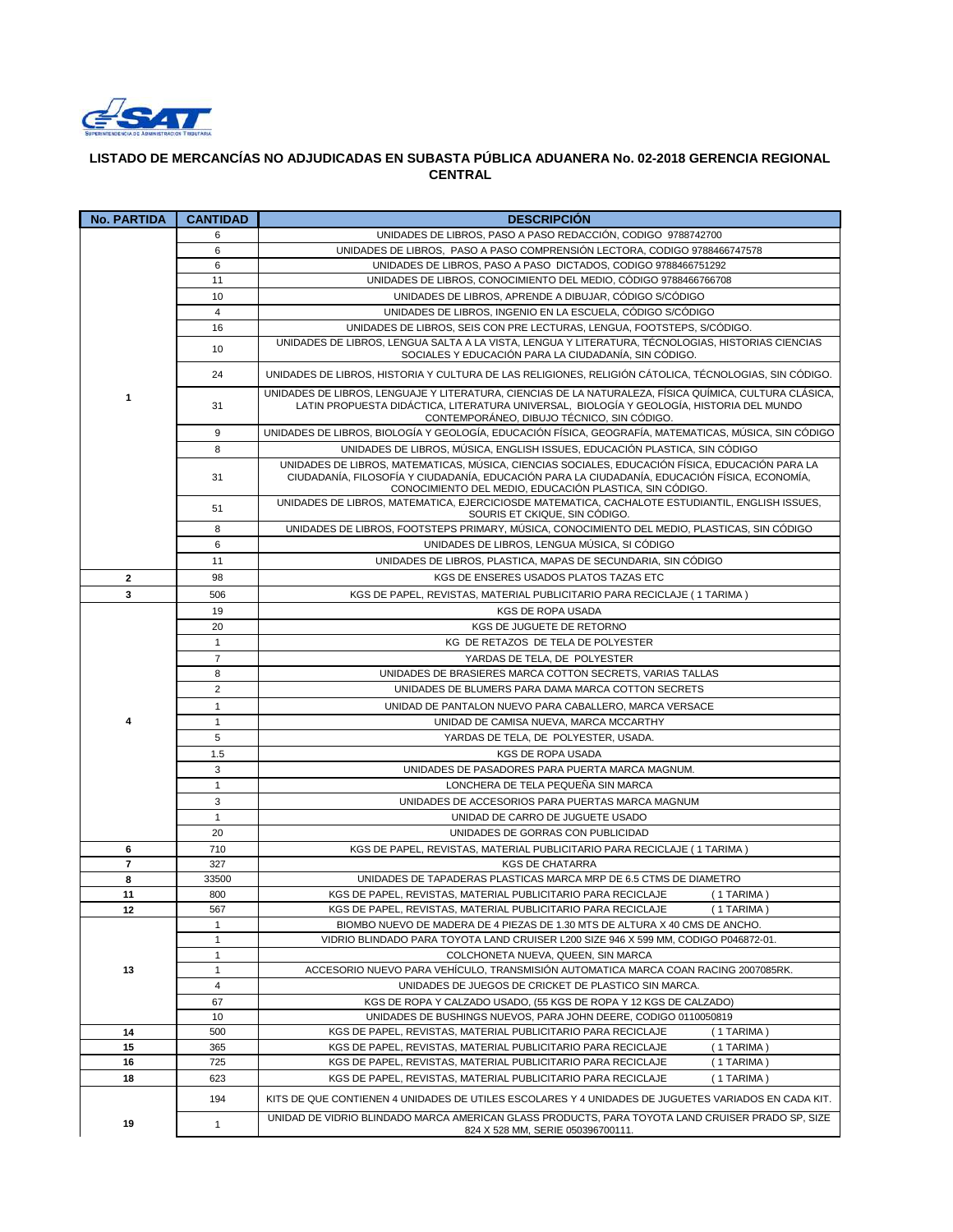|                | UNIDAD DE VIDRIO BLINDADO MARCA AMERICAN GLASS PRODUCTS, PARA MERCEDES BENZ ML 350. SIZE 856 X 404                                                                    |
|----------------|-----------------------------------------------------------------------------------------------------------------------------------------------------------------------|
| $\mathbf{1}$   | MM, SERIE 051164800110.                                                                                                                                               |
| $\overline{7}$ | SET DE CUBRECAMAS DE CUATRO PIEZAS CADA UNO, MARCA FUTURE CONFORT DE 205X243 CMS; 50% DE ALGODÓN                                                                      |
|                | Y 50% POLIESTER<br>LLAVEROS NUEVOS MARCA POLYBAN                                                                                                                      |
|                | KILOS DE REMACHES DE METAL CON MEDIDAS DE 8MM, 4MM, 5MM Y 6MM                                                                                                         |
|                | TARJETA MADRE MARCA CISCO (SERVIDOR) SERIE 700-19709-01REV 01, SS1 WK01-05                                                                                            |
|                | MOCHILAS ESCOLARES NUEVAS MARCA PLAN                                                                                                                                  |
|                | PULSERAS PLASTICAS                                                                                                                                                    |
|                | PARES DE ARETES PLASTICOS                                                                                                                                             |
|                | COLLARES PLASTICOS                                                                                                                                                    |
|                | UNIDADES DE CONTROLADORES DIGITALES PARA EXHIBICIÓN DE PRODUCTOS, TC-900RG2R                                                                                          |
|                | SACOS DE BRIN DE 101 CM X 71 CM, DENSIDAD DEL TEJIDO URDIMBRE 39H/DM TRAMA, 42X2H/DM NUMERO METRICO                                                                   |
|                | DEL HILO 2.7                                                                                                                                                          |
| 10000          | UNIDADES DE CORDELES ELASTICOS SIN MARCA PARA ETIQUETA                                                                                                                |
| 90             | GORRAS NUEVAS DE POLYESTER Y ALGODÓN SIN MARCA                                                                                                                        |
| $\mathbf{1}$   | CAMA INFLABLE PLASTICA USADA, CON MEDIDAS 152 CM X 203 CM X 46 CM, MARCA INTEX                                                                                        |
| $\mathbf{1}$   | SIERRA ELÉCTRICA USADA, MARCA SAW MODELO 909                                                                                                                          |
| 70             | UNIDADES DE TORNILLOS NUEVOS DE METAL CON ROSCA MEDIDAS M12X1.75X80MM                                                                                                 |
| 32             | UNIDADES DE BOTES DE METAL NUEVOS PORTA ACCESORIOS, CON MEDIDAS 10 X 7 X 5 CM                                                                                         |
| 13             | UNIDADES DE CANTIMPLORAS PLASTICAS NUEVAS SIN MARCA                                                                                                                   |
| 227            | UNIDADES DE ESCLAVAS DE FANTASIA.                                                                                                                                     |
| 12             | UNIDADES DE SOMBREROS PARA DAMA                                                                                                                                       |
|                | UNIDADES DE ACCESORIOS Y REPUESTOS NUEVOS MARCA DEPUY SPINE, DIFERENTES CÓDIGOS. ARTICULOS PARA                                                                       |
|                | <b>FRACTURAS</b>                                                                                                                                                      |
|                | CONECTORES PARA FIBRA OPTICA MARCA COMMSCOPE CR1873NFBA.<br>METROS DE CUERO CURTIDO                                                                                   |
|                | BOTONES PLASTICOS PARA BLUSAS                                                                                                                                         |
|                | EBIAS DE METAL DE 2.5 X 2 CM                                                                                                                                          |
|                | ACCESORIO ELÉCTRONICO USADO MARCA STROBE-0-MATIC DE 117 VOLTS, MODELO B, SERIE K103,                                                                                  |
|                | UNIDADES DE FUENTES DE PODER WN739T60B-K, INPUT 35-95VAC, OUTPUT 24 12 12VDC                                                                                          |
|                | KGS DE BALINES TIPO 430-S.                                                                                                                                            |
|                | UNIDADES DE FUENTES DE PODER MARCA POWER MEASUREMENT TIPI 7330, MODELO P7330A0B0B0E0A0C, SERIE PB-                                                                    |
|                | 0304A182-11.                                                                                                                                                          |
|                |                                                                                                                                                                       |
| 10             | UNIDADES DE COJINETES MARCA AMI, MODELO KHPFL204-12.                                                                                                                  |
| $\overline{2}$ | UNIDADES DE FILTROS PARA AGUA, MARCA 3M, PARTE NO. 56135-03.                                                                                                          |
| 49             | UNIDADES DE CAMISAS TIPO POLO, MARCA HONNY STAR, DISTINTAS TALLAS Y COLORES.                                                                                          |
| 2              | UNIDADES DE REPUESTOS (MULETAS) PARA VEHÍCULO MARCA KIA, AA100 34350                                                                                                  |
| $\overline{2}$ | UNIDADES DE AMORTIGUADORES PARA COMPUERTA DE VEHÍCULO, A4A4F55-200-530-002 2500N                                                                                      |
| 3              | UNIDADES DE ANILLOS PARA MOTOR DE VEHICULO MARCA NISSAN SR20, MARCA NPR.                                                                                              |
| 72             | UNIDADES DE SANDALIAS DE HULE NUEVAS PARA DAMA, SIN MARCA                                                                                                             |
| 135            | UNIDADES DE LENTES PARA ANTEOJOS BIFOCALES SEMI-FINISHED LENS                                                                                                         |
| 6600           | UNIDADES DE ACCESORIOS PARA MALETINES (BROCHES, PIQUETES Y TENSORES)                                                                                                  |
| 3              | UNIDADES DE REPUESTOS BOMBAS ELECTRONICAS MARCA BOSCH CÓDIGO 986 445 001.                                                                                             |
| 60             | UNIDADES DE CHANCLETAS DE HULE NUEVAS SIN MARCA DISTINTOS TAMAÑOS                                                                                                     |
| 204            | UNIDADES DE AGUJAS DENTALES DIFERENTES NUMEROS Y TAMANOS, MARCA MAILEFER.                                                                                             |
| 800            | UNIDADES DE REMACHES PLASTICOS NUEVOS SIN MARCA.                                                                                                                      |
| 13             | UNIDADES DE UTENSILIOS PLASTICOS NUEVOS MARCA TECHNOWARE                                                                                                              |
| 118            | UNIDADES DE TIJERAS NUEVAS SIN MARCA DE 12 CMTS. DE LARGO                                                                                                             |
| 416            | KGS DE PAPEL, REVISTAS, MATERIAL PUBLICITARIO PARA RECICLAJE<br>(1 TARIMA)                                                                                            |
| 664            | KGS DE PAPEL, REVISTAS, MATERIAL PUBLICITARIO PARA RECICLAJE<br>(1 TARIMA)                                                                                            |
| 514            | KGS DE PAPEL, REVISTAS, MATERIAL PUBLICITARIO PARA RECICLAJE<br>(1 TARIMA)                                                                                            |
| 702            | KGS DE PAPEL, REVISTAS, MATERIAL PUBLICITARIO PARA RECICLAJE<br>(1 TARIMA)                                                                                            |
| 774            | KGS DE PAPEL, REVISTAS, MATERIAL PUBLICITARIO PARA RECICLAJE<br>(1 TARIMA)                                                                                            |
| 506            | KGS DE PAPEL, REVISTAS, MATERIAL PUBLICITARIO PARA RECICLAJE<br>(1 TARIMA)                                                                                            |
| 491            | KGS DE PAPEL, REVISTAS, MATERIAL PUBLICITARIO PARA RECICLAJE<br>(1 TARIMA)                                                                                            |
| 594            | KGS DE PAPEL, REVISTAS, MATERIAL PUBLICITARIO PARA RECICLAJE<br>$(1)$ TARIMA)                                                                                         |
| 655            | KGS DE PAPEL, REVISTAS, MATERIAL PUBLICITARIO PARA RECICLAJE<br>(1 TARIMA)                                                                                            |
| 537            | KGS DE PAPEL, REVISTAS, MATERIAL PUBLICITARIO PARA RECICLAJE<br>$(1)$ TARIMA)                                                                                         |
| 531            | KGS DE PAPEL, REVISTAS, MATERIAL PUBLICITARIO PARA RECICLAJE<br>(1 TARIMA)                                                                                            |
| 72             | KGS DE PAPEL, REVISTAS, MATERIAL PUBLICITARIO PARA RECICLAJE<br>(1 TARIMA)                                                                                            |
| 517            | KGS DE PAPEL, REVISTAS, MATERIAL PUBLICITARIO PARA RECICLAJE<br>(1 TARIMA)                                                                                            |
| 194            | KGS DE PAPEL, REVISTAS, MATERIAL PUBLICITARIO PARA RECICLAJE<br>(1 TARIMA)                                                                                            |
| 547            | KGS DE PAPEL, REVISTAS, MATERIAL PUBLICITARIO PARA RECICLAJE<br>(1 TARIMA)                                                                                            |
| 418<br>325     | KGS DE PAPEL, REVISTAS, MATERIAL PUBLICITARIO PARA RECICLAJE<br>(1 TARIMA)<br>KGS DE PAPEL, REVISTAS, MATERIAL PUBLICITARIO PARA RECICLAJE<br>$(1)$ TARIMA)           |
|                | 3<br>0.5<br>$\mathbf{1}$<br>5<br>$\overline{7}$<br>11<br>41<br>35<br>10<br>31<br>12<br>1.85<br>12500<br>1000<br>$\mathbf{1}$<br>4<br>$\overline{7}$<br>$\overline{4}$ |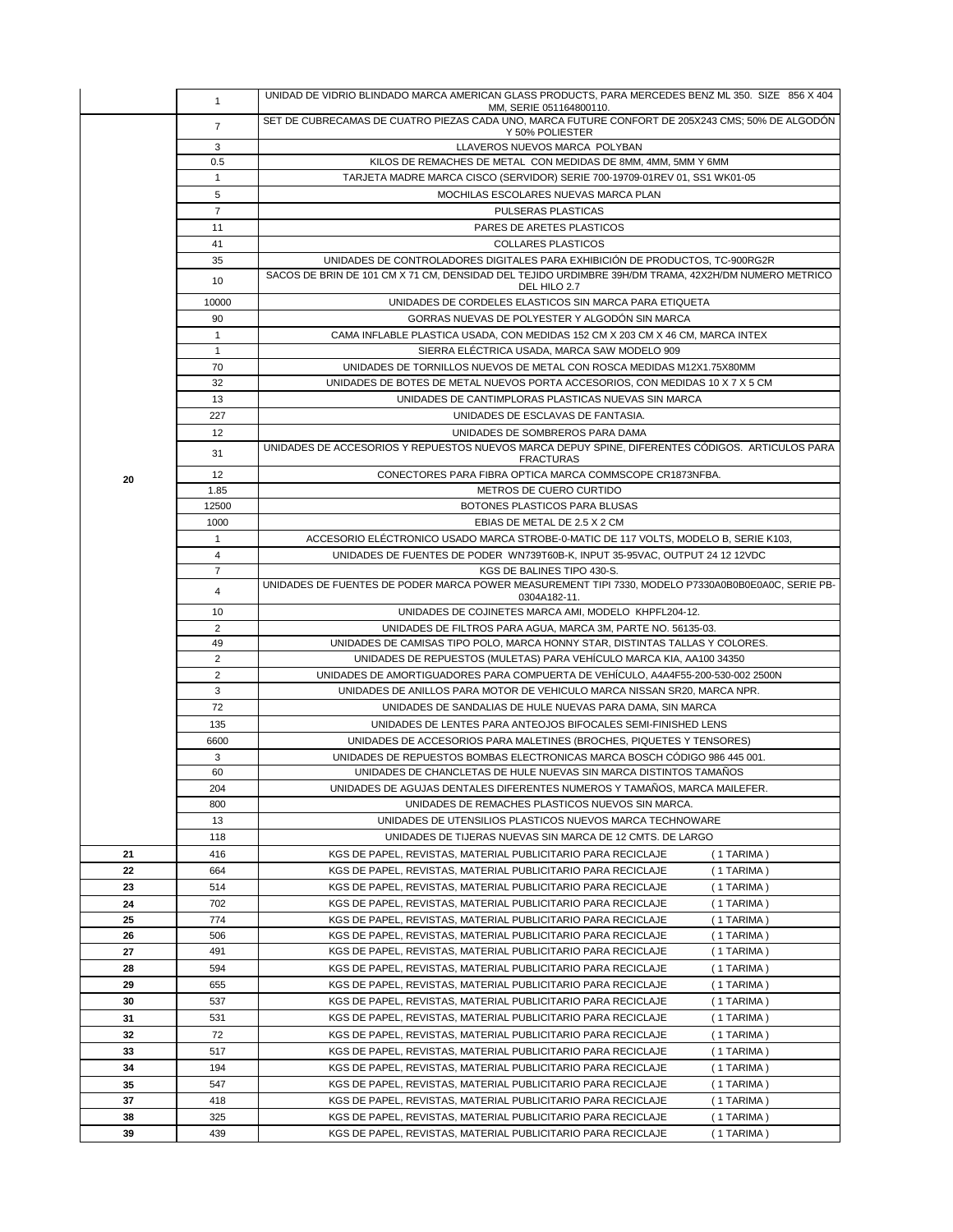| 40 | 375                 | KGS DE PAPEL, REVISTAS, MATERIAL PUBLICITARIO PARA RECICLAJE<br>(1 TARIMA)                                                        |
|----|---------------------|-----------------------------------------------------------------------------------------------------------------------------------|
| 41 | 389                 | KGS DE PAPEL, REVISTAS, MATERIAL PUBLICITARIO PARA RECICLAJE<br>(1 TARIMA)                                                        |
| 42 | 286                 | KGS DE PAPEL, REVISTAS, MATERIAL PUBLICITARIO PARA RECICLAJE<br>(1 TARIMA)                                                        |
| 43 | 344                 | KGS DE PAPEL, REVISTAS, MATERIAL PUBLICITARIO PARA RECICLAJE<br>(1 TARIMA)                                                        |
| 44 | 272                 | KGS DE PAPEL, REVISTAS, MATERIAL PUBLICITARIO PARA RECICLAJE<br>(1 TARIMA)                                                        |
| 45 | 380                 | KGS DE PAPEL, REVISTAS, MATERIAL PUBLICITARIO PARA RECICLAJE<br>(1 TARIMA)                                                        |
| 46 | 592                 | KGS DE PAPEL, REVISTAS, MATERIAL PUBLICITARIO PARA RECICLAJE<br>(1 TARIMA)                                                        |
| 47 | 449                 | KGS DE PAPEL, REVISTAS, MATERIAL PUBLICITARIO PARA RECICLAJE<br>(1 TARIMA)                                                        |
| 48 | 309                 | KGS DE PAPEL, REVISTAS, MATERIAL PUBLICITARIO PARA RECICLAJE<br>(1 TARIMA)                                                        |
| 49 | 435                 | KGS DE PAPEL, REVISTAS, MATERIAL PUBLICITARIO PARA RECICLAJE<br>(1 TARIMA)                                                        |
| 50 | 638                 | KGS DE PAPEL, REVISTAS, MATERIAL PUBLICITARIO PARA RECICLAJE<br>(1 TARIMA)                                                        |
| 51 | 634                 | KGS DE PAPEL, REVISTAS, MATERIAL PUBLICITARIO PARA RECICLAJE<br>(1 TARIMA)                                                        |
| 52 | 446                 | KGS DE PAPEL, REVISTAS, MATERIAL PUBLICITARIO PARA RECICLAJE<br>(1 TARIMA)                                                        |
| 53 | 448                 | KGS DE PAPEL, REVISTAS, MATERIAL PUBLICITARIO PARA RECICLAJE<br>(1 TARIMA)                                                        |
| 54 | 530                 | KGS DE PAPEL, REVISTAS, MATERIAL PUBLICITARIO PARA RECICLAJE<br>(1 TARIMA)                                                        |
| 55 | 359                 | KGS DE PAPEL, REVISTAS, MATERIAL PUBLICITARIO PARA RECICLAJE<br>(1 TARIMA)                                                        |
| 56 | 186                 | KGS DE PAPEL, REVISTAS, MATERIAL PUBLICITARIO PARA RECICLAJE<br>(1 TARIMA)                                                        |
| 57 | 442                 | KGS DE PAPEL, REVISTAS, MATERIAL PUBLICITARIO PARA RECICLAJE<br>(1 TARIMA)                                                        |
| 58 | 456                 | KGS DE PAPEL, REVISTAS, MATERIAL PUBLICITARIO PARA RECICLAJE<br>(1 TARIMA)                                                        |
| 59 | 247                 | KGS DE PAPEL, REVISTAS, MATERIAL PUBLICITARIO PARA RECICLAJE<br>(1 TARIMA)                                                        |
| 60 | 475                 | KGS DE PAPEL, REVISTAS, MATERIAL PUBLICITARIO PARA RECICLAJE<br>(1 TARIMA)                                                        |
|    | 73                  | GORRAS NUEVAS CON PUBLICIDAD, SIN MARCA.                                                                                          |
| 61 | 25                  | BOLSAS DE MANTA PARA USO DE SUPERMERCADO, NUEVAS SIN MARCA                                                                        |
|    |                     | UNIDADES DE DISCOS CD DE SOFTWARE SAP EHP.1 SR1 FOR SAP NETWARE 7.0; UPGRADE EXPORT INSTALLATION                                  |
| 65 | $\overline{2}$      | <b>EXPORT</b>                                                                                                                     |
|    | 90                  | GORRAS DE TELA USADAS, VARIOS ESTILOS.                                                                                            |
| 67 | 27                  | <b>BOINAS USADAS DE TELA.</b>                                                                                                     |
|    | $\mathbf{1}$        | SIERRA ELÉCTRICA USADA, MARCA RYOBI MODELO CSB135L                                                                                |
| 68 | 145                 | UNIDADES DE GORRAS DE TELA USADAS, VARIOS ESTILOS Y COLORES, SIN MARCA.                                                           |
| 69 | 76                  | UNIDADES DE LENTES DE GRADUACIÓN NUEVOS, SIN MARCA, VARIAS GRADUACIONES                                                           |
|    | 45                  | UNIDADES DE LENTES PARA SOL, SIN MARCA NUEVOS                                                                                     |
| 70 | 17                  | KGS DE ROPA USADA.                                                                                                                |
|    |                     |                                                                                                                                   |
| 72 | $\overline{2}$      | UNIDADES DE TARJETAS ELECTRONICAS NUEVAS, SERIE NOS. 463916R71621303082 Y 4639161271621302940                                     |
| 73 | 13                  | UNIDADES DE CELULARES USADOS: 7 UNIDADES MARCA SAMSUNG, 3 UNIDADES MARCA IPHONE Y 3 UNIDADES<br>MARCA IPHONE EN MAL ESTADO.       |
|    | 97                  | UNIDADES DE MASCARAS PARA PESTAÑAS A PRUEBA DE AGUA, DE 4.8 ML, MARCA MAYBELLINE;                                                 |
|    | 50                  | PINTAUÑAS MARCA EXPRESS FINISH, DIFERENTES COLORES DE 14.7 ML.                                                                    |
|    | 8                   | UNIDADES DE CREMAS PARA DELINEADOR MARCA LOREAL DE 4.5GMS.                                                                        |
|    | 58                  | UNIDADES DE SOMBRAS PARA OJOS MARCA MAYBELLINE                                                                                    |
|    | 37                  | UNIDADES DE POLVOS PARA ROSTRO MARCA MAYBELLINE 14 Y 5.5 ML                                                                       |
| 74 | 104                 | UNIDADES DE PINTALABIOS MARCA MAYBELLINE DIFERENTES COLORES 15 OZ                                                                 |
|    | 149                 | UNIDADES DE BRILLOS PARA LABIOS DE 2.4 ML MARCA MAYBELLINE                                                                        |
|    | 23                  | UNIDADES DE RUBOR PARA DAMA MARCA MAYBELLINE DE 5.75 GMS                                                                          |
|    | 74                  | UNIDADES DE DELINEADORES PAR OJOS, MARCA MAYBELLINE DIFERENTES COLORES.                                                           |
|    | 20                  | UNIDADES POLVOS PARA ROSTRO MARCA MAYBELLINE DE 2.7 ML                                                                            |
|    | 4                   | UNIDADES DE CAMUFLAJES PARA IMPERFECCIONES MARCA MAYBELLINE DE 1.5 ML                                                             |
| 75 | 2<br>$\mathbf{1}$   | UNIDADES DE BOTELLAS DE WISKI DE 75CL MARCA JOHNNIE WALKER, ETIQUETA NEGRA.<br>LITRO DE RON ZACAPA CENTENARIO. SISTEMA SOLERA 23. |
| 76 | 12                  | UNIDADES DE CELULARES USADOS MARCA IPHONE SIN ACCESORIOS, MODELOS: 7 AT332, 3 A1387 Y 2 A1428.                                    |
|    | 10                  | UNIDADES DE FRAGANCIAS PARA BAÑO PINCK CHIFFON DE 236ML                                                                           |
|    | 21                  | UNIDADES DE FRAGANCIAS SPLASH VICTORIA SECRETS DE 250ML                                                                           |
|    | 14                  | UNIDADES DE BODY LOTION PARIS AMOUR 236ML                                                                                         |
|    | $\overline{4}$      | UNIDADES DE SHOWER GEL (2 PARIS FOR MEN Y 2 CASHMERC GLOW, AMBOS DE 295 ML                                                        |
| 77 | 3                   | UNIDADES DE BODY CREAM VICTORIA SECRETS DE 200ML                                                                                  |
|    | $\overline{2}$      | UNIDADES DE JABONES PARA MANOS SPARKLIN PINK DE 259ML                                                                             |
|    | $\overline{2}$      | UNIDADES DE FRAGANCE LOTION VICTORIAS SECRETS ANGEL 100ML                                                                         |
|    | $\mathbf{1}$        | UNIDAD DE FRAGANCE MIST VICTORIA SECRET ANGEL DE 125ML                                                                            |
|    | $\mathbf{1}$        | VELA AROMATICA CRAN BERRY PEAR BELLA 1.3 OZ                                                                                       |
|    | $\overline{2}$      | UNIDADES DE ESPONJAS PARA BAÑO                                                                                                    |
|    | $\overline{2}$      | UNIDADES DE LOCIONES ENDORSE POUR HOMME DE 100ML                                                                                  |
|    | $\overline{4}$      | UNIDADES DE LOCIONES PARIS STYLE PARA DAMA DE 100ML                                                                               |
| 78 | 2<br>$\overline{2}$ | UNIDADES DE LOCIONES JUST HOMME SPORT POUR HOMME 100ML<br>UNIDADES DE LOCIONES AQUILON POUR HOMME 100ML                           |
|    | 3                   | UNIDADES DE LOCIONES BLACK CAP POUR HOMME 100ML                                                                                   |
|    | $\overline{2}$      | UNIDADES DE LOCIONES DOLCE DI GIORNO 100ML                                                                                        |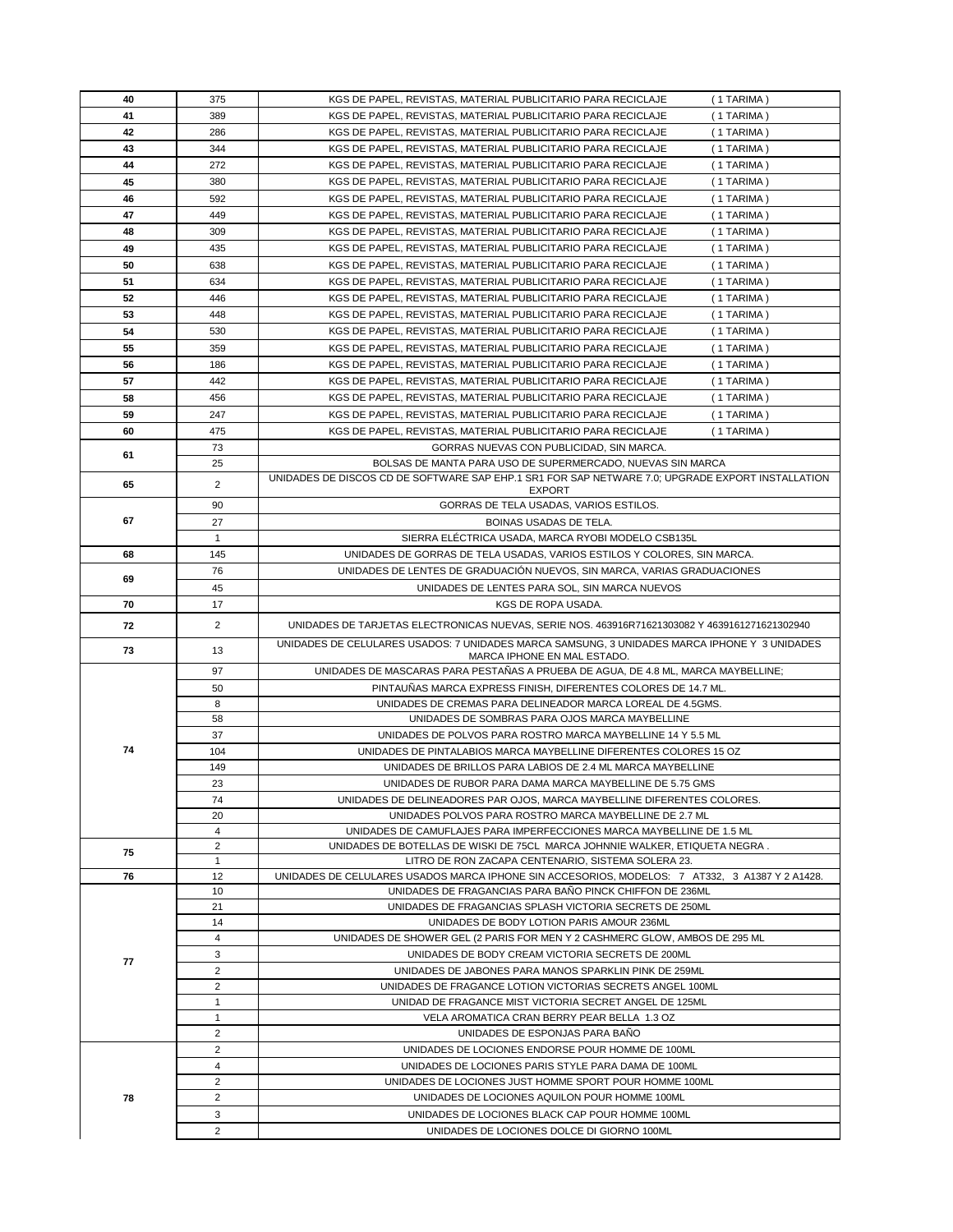|    | 16             | UNIDADES DE LOCIONES Y PERFUMES VARIEDAD DE MARCAS DE 100ML CADA UNA                             |
|----|----------------|--------------------------------------------------------------------------------------------------|
|    | 8              | UNIDADES DE LOCIONES PARA CABALLERO DIFERENTES MARCAS Y FRAGANCIAS TODAS DE 100ML                |
|    | 36             | UNIDADES DE SPLASH FRAGANCE 60ML                                                                 |
|    | 8              | UNIDADES DE LOCIONES Y PERFUMES PARA DAMA 100ML DIFERENTES                                       |
|    | 3              | UNIDADES DE LOCIONES EAU DE TOILETTE PARA HOMBRE 150ML                                           |
| 79 | 24             | UNIDADES DE BODY LOTION PARA DAMA 200ML                                                          |
|    | 25             | UNIDADES DE BODY LOTION PARA DAMA DIFERENTES AROMAS 60ML                                         |
|    | 14             | UNIDADES DE EAU DE TOILLETE DESODORANTES DE 200ML                                                |
|    | 3              | UNIDADES DE SPLASH FRAGANCE MIST 250ML                                                           |
|    | 9              | UNIDADES DE LOCIONES LOVE DE 20ML                                                                |
|    | $\overline{2}$ | UNIDADES DE ESTUCHES CONTENIENDO 4 FRAGANCIAS PARA DAMA 75ML C/U.                                |
| 80 | 4              | UNIDADES DE ESTUCHES UNA UNIDAD DE POLVO PARA ROSTRO DE 4.25GMS; 1 BODY LOTION DE 75ML; 1 BRILLO |
|    |                | PARA LABIOS DE 13GMS.                                                                            |
|    | 4              | UNIDADES DE BODY LOTION DIFERENTES FRAGANCIAS 250ML                                              |
|    | 28             | UNIDADES DE CREMAS PARA MANOS Y CUERPO 200ML                                                     |
|    | 32             | UNIDADES DE SPLASH PERFUME DIFERENTES FRAGANCIAS VICTORIA SECRETS 250ML                          |
|    | 5              | UNIDADES DE SPLASH PINK PARA DAMA VICTORIA SECRETS 250ML                                         |
|    | 15             | UNIDADES DE SPLASH FRAGANCE VICTORIA SECRETS 250ML                                               |
|    | 16             | UNIDADES DE CREMAS BODY LOTION VICTORIA SECRETS 200ML                                            |
|    | $\overline{4}$ | UNIDADES DE BODY LOTION VICTORIA SECRETS 60ML                                                    |
|    | 20             | UNIDADES DE BRILLOS LABIALES VICTORIA SECRET 13 GMS                                              |
| 81 | 5              | UNIDADES DE JUEGOS DE SOMBRA PARA ROSTRO 55GMS                                                   |
|    | 3              | UNIDADES DE DELINEADORES                                                                         |
|    | $\overline{2}$ | UNIDADES DE SOMBRAS DE 8 GMS                                                                     |
|    | $\overline{2}$ | UNIDADES DE EAU PERFUMES VERY SEXY 30ML                                                          |
|    | $\mathbf{1}$   | UNIDAD DE POLVO PARA ROSTRO 4.25 GMS                                                             |
|    | 15             | UNIDADES ANTIBACTERIALES DE BOLSILLO 29ML                                                        |
|    | 25             | BODY LOTION DIFERENTES FRAGANCIAS 236ML                                                          |
|    | 12             | BODY CREAM DIFERENTES FRAGANCIAS 226 GMS                                                         |
|    | $\overline{2}$ |                                                                                                  |
|    |                | <b>BODY LOTION 250ML</b>                                                                         |
|    | 5              | CREMAS PARA BAÑO 250ML                                                                           |
| 82 | 16             | EXFOLIANTES CORPORALES DIFERENTES FRAGANCIAS 200ML                                               |
|    | $\overline{4}$ | EXFOLIANTES CORPORALES DIFERENTES FRAGANCIAS 200ML                                               |
|    | $\overline{2}$ | SHOWER GEL DIFERENTE4S FRAGANCIAS 295ML                                                          |
|    | $\mathbf{1}$   | BODY CREAM SHEA CADEMERE 198 GMS                                                                 |
|    | $\overline{2}$ | CREMAS CORPORALES THE BODY SHOP DIFERENTES FRAGANCIAS 250ML                                      |
|    | $\mathbf{1}$   | SHOWER GEL 250ML                                                                                 |
|    | 0.5            | <b>KGS DE ROPA USADA</b>                                                                         |
|    | 5              | UNIDADES DE PERFUMES SPLASH VICTORIA SECRET 250ML                                                |
|    | $\overline{2}$ | UNIDADES DE SPRAY FRESH GLOW FRAGANCEA 200ML                                                     |
|    | 4              | UNIDADES DE BODY CREAM PASSIONATE KISSES 200ML                                                   |
| 83 | 18             | UNIDADES DE SPLASH VICTORIA SECRET DIFERENTES FRAGANCIAS 250ML                                   |
|    | 16             | UNIDADES DE FRAGANCIAS PINK FRESH VANILLAS PRETTY COOL 75ML                                      |
|    | 3              | UNIDADES DE PERFUMES GORGEDUS VICTORIA SECRET 75 ML                                              |
|    | 8              | UNIDADES DE BODY LOTION ROMANTIC WISH 200ML                                                      |
|    | 6              | UNIDADES DE BODY LOTION VICTORIAS SECRET 60ML                                                    |
| 84 | 460            | UNIDADES DE MASCARAS DE PESTAÑAS MARCA COVERGEL 240Z                                             |
|    | 3              | UNIDADES DE LOCIONES LACOSTE 125ML                                                               |
|    | 3              | UNIDADES DE LOCIONES CHANCE CHANEL 100ML                                                         |
|    | 3              | UNIDADES DE LOCIONES POLO DOUBLE BLACK RALPH 125ML                                               |
|    |                |                                                                                                  |
|    | $\overline{2}$ | UNIDADES DE LOCIONES UNFORGIVABLE 125ML                                                          |
|    | 3              | UNIDADES DE LOCIONES CALVIN KLEIN100ML                                                           |
|    | 2              | UNIDADES DE LOCIONES DOLCE & GABANA 125ML                                                        |
|    | $\overline{2}$ | UNIDADES DE LOCIONES CHANEL 100ML                                                                |
|    | 2              | UNIDADES DE LOCIONES DAYSI MARC JACOBS 100ML                                                     |
|    | $\overline{4}$ | UNIDADES DE LOCIONES DIESEL 75 ML                                                                |
| 85 | $\overline{2}$ | UNIDADES DE LOCIONES OBSESSION CALVIN KLEIN 100ML                                                |
|    | $\overline{4}$ | LOCIONES DONNA KARAN CASHMERE MIST 100ML                                                         |
|    | 6              | LOCIONES OBSESSION FOR MEN CALVIN KLEN 125ML                                                     |
|    | 6              | LOCIONES ARMANI CODE GIORGIO ARMANI 75ML                                                         |
|    | $\overline{7}$ | LOCIONES ACQUA DI/GIORGIO ARMANI 100ML                                                           |
|    | $\mathbf{1}$   | LOCIÓN COCO CHANEL PARIS 100ML                                                                   |
|    | 2              | LOCIONES ARMANI CODE/GIORGIO ARMANI FOR MEN 75ML                                                 |
|    | $\mathbf{1}$   | LOCION EMPORIO ARMANI/DIAMONDS FOR MEN 75ML                                                      |
|    | $\mathbf{1}$   | LOCIÓN CHIC CAROLINA HERRERA 80ML                                                                |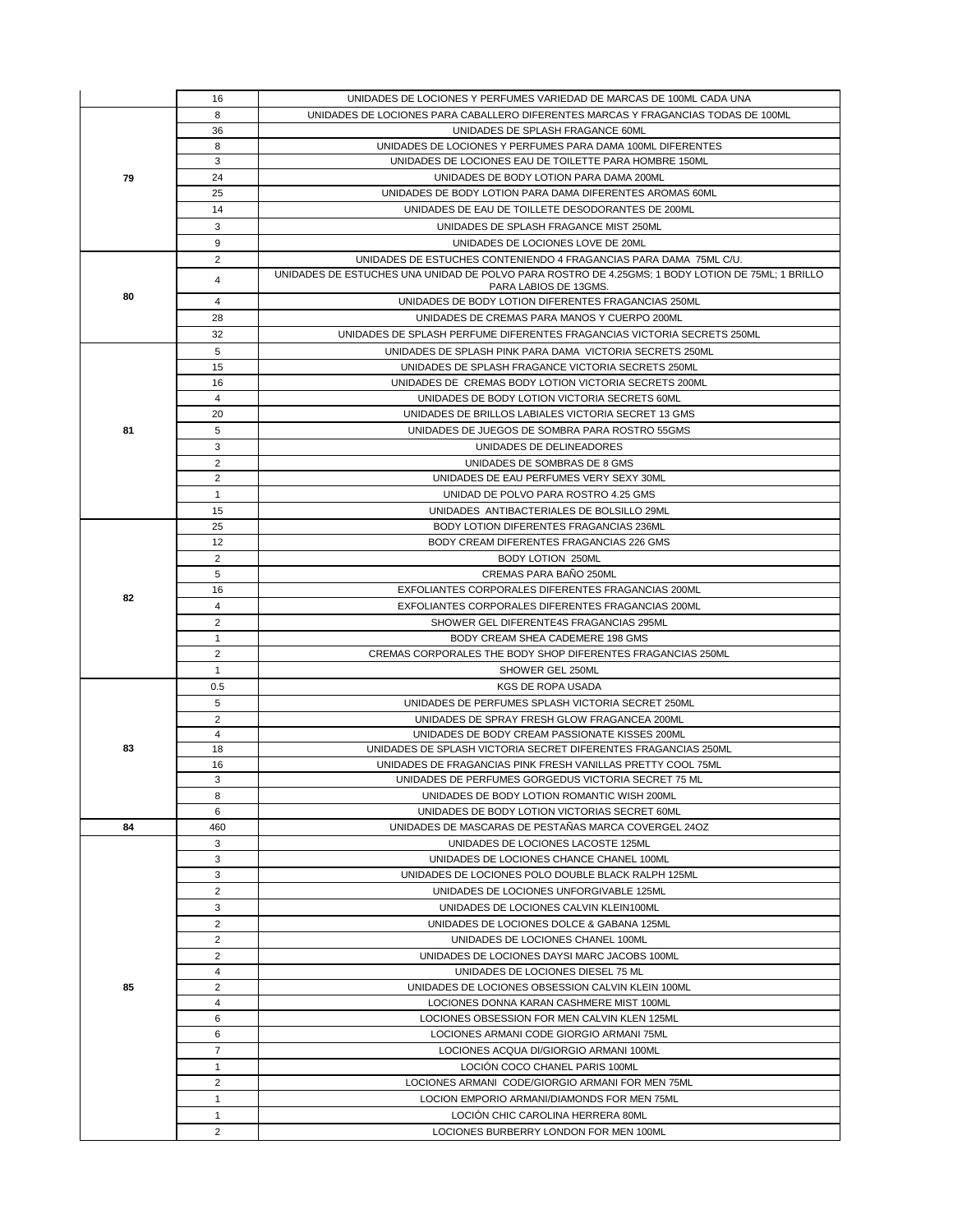|    | 11                               | UNIDADES DE CREMAS PARA CUERPO VICTORIA SECRET 200ML                                                                                                                                         |
|----|----------------------------------|----------------------------------------------------------------------------------------------------------------------------------------------------------------------------------------------|
|    | $\mathbf{1}$                     | UNIDAD DE CREMA EUPHORRA CALVIN KLEIN 100ML                                                                                                                                                  |
|    | 5                                | UNIDADES DE CREMAS HUMECTANTES DIFERENTES AROMAS 226GMS                                                                                                                                      |
|    | 6                                | UNIDADES DE CREMAS HUMECTANTES VICTORIA SECRET DISTINTO AROMAS 250ML                                                                                                                         |
|    | $\overline{2}$                   | UNIDADES DE ESTUCHES DE SOMBRAS Y MAQUILLAJE HELLO BOMBSHELL MAKEUP KIT VICTORIA SECRET 55GMS                                                                                                |
|    | 16                               | UNIDADES DE SPLASH PARA CUERPO VICTORIA SECRET 250ML                                                                                                                                         |
|    | 2                                | UNIDADES DE BODY SPLASH PARA CUERPO COUNTRY CHIC DISTINTAS FRAGANCIAS BATH & BODY WORKS.                                                                                                     |
|    | 1                                | UNIDAD DE LOCIÓN LOCIÓN PARA HOMBRE JEAN PAUL GAULTTER LE MALE 150ML                                                                                                                         |
|    | $\mathbf{1}$                     | UNIDAD DE LOCIÓN BULGARI MAN 100ML                                                                                                                                                           |
|    | $\mathbf{1}$                     | UNIDAD DE LOCIÓN PINK SPLASH 250ML                                                                                                                                                           |
|    | 1                                | UNIDAD DE LOCIÓN 212 MEN NYC CAROLINA HERRERA 100ML                                                                                                                                          |
|    | 1                                | UNIDAD DE LOCIÓN VERSACE MAN EAU FRAICHE 100ML                                                                                                                                               |
| 86 | 6                                | UNIDADES DE BRILLOS LABIALES DE BEAUTY RUSH VICTORIA SECRET 15OZ                                                                                                                             |
|    | $\overline{2}$                   | UNIDADES DE MASCARAS DE PESTANA BEAUTY RUSH VICTORIA SECRET 10GMS                                                                                                                            |
|    | $\overline{2}$                   | UNIDADES DE SOMBRAS DUO BEAUTY RUSH VICTORIA SECRET 2 GMS                                                                                                                                    |
|    | 25                               | UNIDADES DE BRILLOS LABIALES BEAUTY RUSH DE VICTORIA SECRET 1GMO                                                                                                                             |
|    | $\overline{2}$                   | UNIDADES DE POLVOS COMPACTOS RACLIAN BLUSH VICTORIA SECRET 220Z                                                                                                                              |
|    | $\mathbf{1}$                     | UNIDAD DE LOCIÓN RALPH LAUREN ROMANCE 100ML                                                                                                                                                  |
|    | $\mathbf{1}$                     | UNIDAD DE ESTUCHE LOCIÓN P&G PRESTIGE BEATE GENEVA LONDON 100ML                                                                                                                              |
|    | 1                                | UNIDAD DE LOCIÓN DOLCE & GABANA POUR HOMME 125ML                                                                                                                                             |
|    | $\mathbf{1}$                     | UNIDAD DE LOCIÓN EUPHORIA CALVIN KLEIN 100ML                                                                                                                                                 |
|    | $\mathbf{1}$                     | UNIDAD DE LOCION BLEU DE CHANEL PARIS 100ML                                                                                                                                                  |
|    | 50                               | UNIDADES ANTIBACTERIALES CON SU ESTUCHE DE PLASTICO EN GEL 29 ML                                                                                                                             |
|    | $\mathbf{1}$                     | UNIDAD DE ESTUCHE DAISY MARC JACOBS PARA MUJER CONTENIENDO 1 CREMA 150ML Y LOCIÓN DE 100ML                                                                                                   |
|    |                                  |                                                                                                                                                                                              |
|    | $\mathbf{1}$                     | UNIDAD DE ESTUCHE DAVIDOFF COOL WATER WOMAN 1 BODY LOTION 75ML, 1 EAU TOILETTE EN GEL 100ML                                                                                                  |
| 89 | $\overline{2}$                   | UNIDADES DE ADORNOS NUEVOS (PAJAROS DE CRISTALERIA FINA), MARCA SWAROVSKI, CODIGO 1095948<br>A9600NR000164                                                                                   |
|    | 4                                | UNIDADES DE COPAS DE CRISTALERIA FINA, MARCA SWAROVSKI, CODIGO 1095948 A9600NR000164                                                                                                         |
| 90 | 29                               | ESTUCHES QUE CONTIENEN 12 UNIDADES CADA UNO DE MUESTRAS DE DIFERENTES FRAGANCIAS DE 19 ML, 1.5 OZ,                                                                                           |
|    |                                  | 0.5 OZ, 0.85OZ, 1.7OZ Y 1OZ, MARCA TRIFIRST.                                                                                                                                                 |
| 91 | 1                                | CARRUAJE NUEVO PARA BEBE, MARCA UMBRELA STOLLER, MODELO US125CVJ, COLOR NEGRO CON AMARILLO<br>BOLSA TIPICA CONTENIENDO 3 PELÍCULAS DVD, 1 VASO MARCA DISNEY, 1 LAMPARA CON DISEÑO DE TINK DE |
| 92 | $\mathbf{1}$                     | DISNEY, NUEVOS.                                                                                                                                                                              |
|    | $\overline{7}$                   | UNIDADES DE LOCIONES MARCA VICTORIA SECRET, FRAGANCIA BEAUTY RUSH DE 250ML 8.4OZ                                                                                                             |
|    | 6                                | UNIDADES DE CREMAS WATERY FRUITS SECRET CRUSH DE 150ML 5OZ, MARCA VICTORIA SECRET                                                                                                            |
|    | 5                                | UNIDADES DE SPLASH DISTINTAS FRAGANCIAS DE 250ML 8.4OZ, MARCA VICTORIA SECRET                                                                                                                |
|    | 3                                | UNIDADES DE SHAMPOO JUICED BERRY BEAUTY RUSH DE 250ML 8.4OZ, MARCA VICTORIA SECRET                                                                                                           |
|    | $\overline{2}$                   | UNIDADES DE LOCIONES MARCA POLO FRAGANCIA RALPH LAUREN BLUE FOR MEN DE 75ML 2.5OZ                                                                                                            |
|    | $\overline{2}$                   | UNIDADES DE LOCIONES MARCA AZZARO, FRAGANCIA CHROME LEYENDA, UNA DE 125ML 4.2OZ Y OTRA DE 40ML 1.4OZ                                                                                         |
|    | $\overline{2}$                   | UNIDADES DE LOCIONES MARCA VERSACE, FRAGANCIA BRIGHT CRYSTAL DE 90ML 3.0OZ                                                                                                                   |
|    | $\overline{2}$                   | UNIDADES DE LOCIONES MARCA GUESS, FRAGANCIA SEDUCTIVE DE 75ML 2.5OZ                                                                                                                          |
|    | 5                                | UNIDADES DE LOCIONES MARCA BRYDNEY SPEARS FRAGANCIA FANTASY DE 100ML 3.3OZ                                                                                                                   |
|    | $\mathbf 2$                      | UNIDADES DE LOCIONES MARCA SALVATORY FERRAGAMO FRAGANCIA INCANTO SHINE DE 100ML 3.4OZ                                                                                                        |
|    | 2                                | UNIDADES DE LOCIONES MARCA ESTILLE VENDOME FRAGANCIA WITH LOVE PARIS DE 100ML 3.4OZ                                                                                                          |
|    | 2                                | UNIDADES DE LOCIONES MARCA GIVENCHY PARIS FRAGANCIA VERY IRRESISTIBLE DE 50ML 2.5OZ                                                                                                          |
| 93 | 6                                | UNIDADES DE LOCIONES MARCA LACOSTE, FRAGANCIAS VARIAS (4) DE 100ML 3.3OZ (1) DE 90ML 3.0OZ, (1) DE 125ML                                                                                     |
|    |                                  | 4.2OZ                                                                                                                                                                                        |
|    | $\overline{2}$                   | UNIDADES DE LOCIONES MARCA GUESS FOR WOMEN DE 75ML 2.5OZ                                                                                                                                     |
|    | $\overline{2}$                   | UNIDADES DE LOCIONES MARCA RALPH LAUREN # 1,2,4 75ML 2.5OZ                                                                                                                                   |
|    | 2                                | UNIDADES DE LOCIONES MARCA NAUTICA FRAGNCIA COMPETITION 125ML 4.2OZ Y BLUE 100ML 3.4OZ                                                                                                       |
|    | $\overline{2}$<br>$\overline{2}$ | UNIDADES DE LOCIONES MARCA PACO RABANNE FRAGANCIA MILLION DE 80ML 2.7OZ<br>UNIDADES DE LOCIONES MARCA DESIRE FOR MAN DE 50ML 1.7OZ Y UNA BLUE DE 100ML 3.4OZ                                 |
|    |                                  |                                                                                                                                                                                              |
|    |                                  |                                                                                                                                                                                              |
|    | $\overline{2}$                   | UNIDADES DE LOCIONES MARCA MARC FRAGANCIA ECKO BLUE DE 100ML 3.4OZ                                                                                                                           |
|    | 1                                | LOCIÓN MARCA MIRACLE FRAGANCIA LANCOME DE PARIS DE 100ML 3.4OZ                                                                                                                               |
|    | 1                                | LOCIÓN MARCA CAROLINA HERRERA FRAGANCIA 212 SEXY 100ML 3.4OZ                                                                                                                                 |
|    | 1                                | LOCIÓN PARIS HILTON FOR MEN DE 100ML 3.4OZ                                                                                                                                                   |
|    | 1<br>1                           | LOCIÓN MARCA CLASIC FRAGANCIA BANANA REPUBLIC DE 100ML 3.4OZ<br>LOCIÓN NINA RICCI DE 80ML 2.7OZ                                                                                              |
|    | $\mathbf{1}$                     | LOCIÓN TOMY GIRL HIL FIGER 100ML 3.4OZ                                                                                                                                                       |
|    | $\mathbf{1}$                     | LOCIÓN BORA BORA LIZ CLAIBONNE DE 100ML 3.4OZ                                                                                                                                                |
|    |                                  | UNIDADES DE CREMAS HUMECTANTES PARA MANOS Y CUERPO EN DIFERENTES FRAGANCIAS DE 250ML 8.4OZ.                                                                                                  |
|    | 32                               | MARCA VICORIA SECRET                                                                                                                                                                         |
| 94 | 5                                | UNIDADES DE CREMAS HUMECTANTES EN TUBO PARA MANOS Y CUERPO DE 200ML 6.7OZ DIFERENTES FRAGANCIAS,<br><b>MARCA VICTORIA SECRET</b>                                                             |
|    | 30                               | UNIDADES DE BODY SPLASH EN LOCION PARA MANOS Y CUERPO DIFERENTES FRAGANCIAS DE 250ML 8.4OZ, MARCA<br><b>VICTORIA SECRET</b>                                                                  |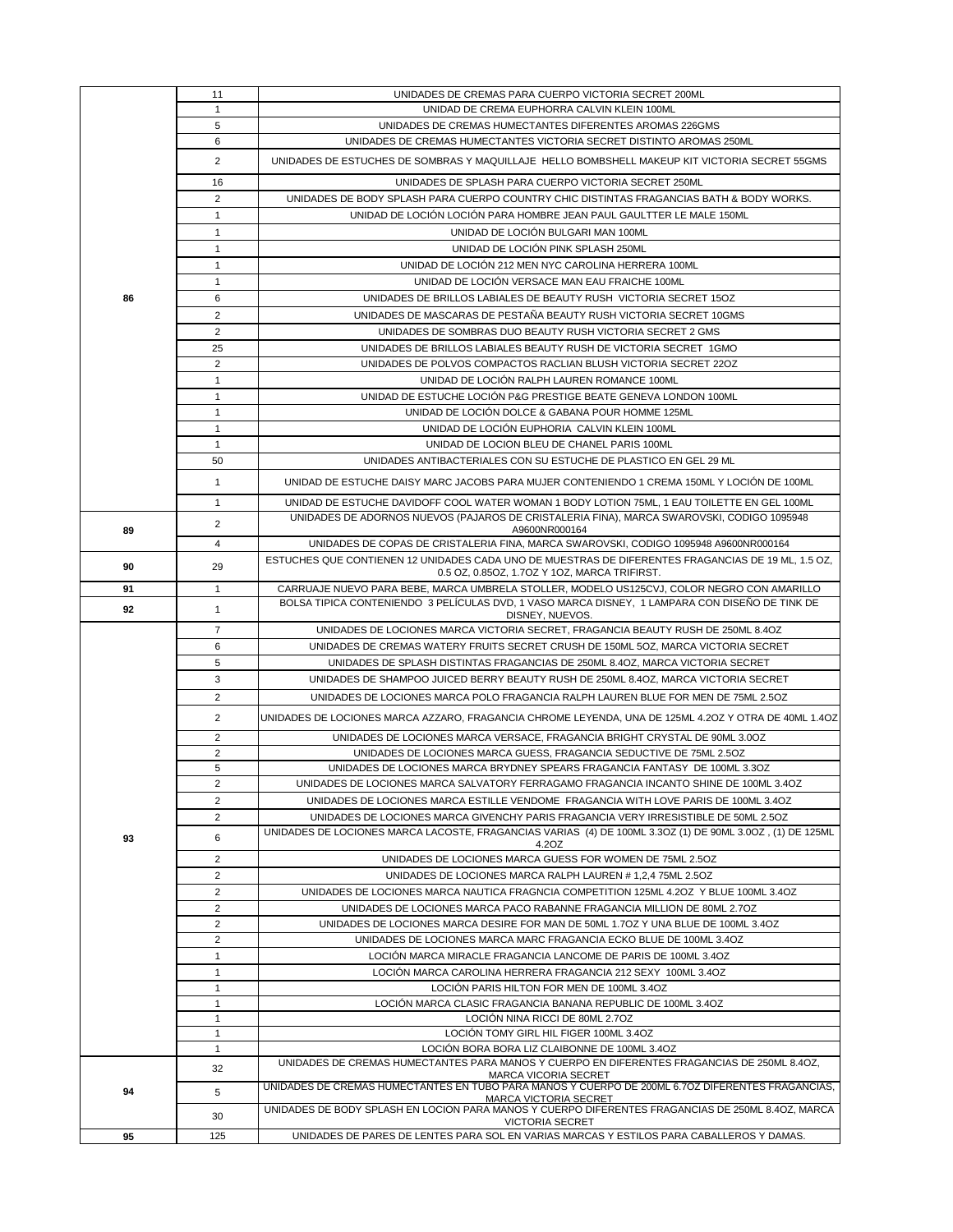|     | $\mathbf{1}$                 | LOCIÓN GOLDEN FLOWER, MARCA OUR VERSION OF FLORA FOR WOMEN DE 100ML 3.4OZ                                                                                                                                                                                                                                                        |
|-----|------------------------------|----------------------------------------------------------------------------------------------------------------------------------------------------------------------------------------------------------------------------------------------------------------------------------------------------------------------------------|
|     | $\mathbf{1}$                 | LOCIÓN SPARKLE DAZZLE, MARCA PARIS HILTON DE 100ML 3.4OZ                                                                                                                                                                                                                                                                         |
|     | $\mathbf{1}$                 | LOCIÓN 212 VIP FOR WOMEN SMART NO. 404 DE 100ML 3.4OZ, MARCA CAROLINA HERRERA                                                                                                                                                                                                                                                    |
|     | $\overline{2}$               | UNIDADES DE LOCIONES 212 SEXY MEN DE 100ML 3.3OZ, MARCA CAROLINA HERRERA                                                                                                                                                                                                                                                         |
|     | $\mathbf{1}$<br>1            | LOCIÓN EUPHRATES FOR MEN, MARCA EUPHORIA BY CALVIN KLEIN 100ML 3.4OZ<br>LOCIÓN MARCA JL JAMORE JADURE BY DIOR DE 100ML 3.4OZ                                                                                                                                                                                                     |
|     | $\mathbf{1}$                 | LOCIÓN ANGELS DREAMS MARCA ANGEL THIERRY MUGLER 100ML 3.4OZ                                                                                                                                                                                                                                                                      |
| 96  | $\mathbf{1}$                 | LOCIÓN CAROLINA HERRERA FOR WOMEN 100ML 3.4OZ                                                                                                                                                                                                                                                                                    |
|     | $\mathbf{1}$                 | LOCIÓN VINTAGE DREAMS POUR HOME, MARCA VERSAGE 100ML 3.4OZ                                                                                                                                                                                                                                                                       |
|     | 1                            | LOCIÓN EUPHRATES DE EUPHORIA, MARCA CALVIN KLEIN FOR WOMEN 100ML 3.4OZ                                                                                                                                                                                                                                                           |
|     | 1                            | LOCIÓN BLUE BERRY, MARCA BURBERRY 100ML 3.4OZ                                                                                                                                                                                                                                                                                    |
|     | $\mathbf{1}$                 | LOCIÓN HOLYDAYS, MARCA BURBERRY 100ML 3.4OZ                                                                                                                                                                                                                                                                                      |
|     | $\mathbf{1}$                 | LOCIÓN HUGO BOSS NO. 6 100ML 3.3OZ                                                                                                                                                                                                                                                                                               |
|     | $\mathbf{1}$                 | LOCIÓN JOOP FOR MEN BRAND NO. 5 100ML 3.3OZ                                                                                                                                                                                                                                                                                      |
|     | 36                           | UNIDADES DE CREMAS HIDRATANTES PARA MANOS Y CUERPO 250ML 8.4OZ Y 236ML 8OZ, MARCA VICTORIA SECRET                                                                                                                                                                                                                                |
| 97  |                              | DIFERENTES FRAGANCIAS<br>UNIDADES DE CREMAS PARA HIDRATACION DE MANOS Y CUERPO DE TUBO SIGNATURE COLLECTION BATH & BODY                                                                                                                                                                                                          |
|     | 10                           | <b>WORKS 226G 8OZ</b>                                                                                                                                                                                                                                                                                                            |
|     | $\mathbf{1}$                 | CREMA HIDRATANTE MOON LIGHT DREAM, MARCA VICTORIA SECRET 200ML 6.7OZ                                                                                                                                                                                                                                                             |
|     | 21                           | UNIDADES DE BODY SPLASH PARA REFRESCAR EL CUERPO DIFERENTES AROMAS 250ML 8.4OZ, MARCA VICTORIA                                                                                                                                                                                                                                   |
| 98  | 6                            | SECRET                                                                                                                                                                                                                                                                                                                           |
|     |                              | UNIDADES DE CREMAS HIDRATANTES PARA MANOS Y CUERPO 200ML 6.7OZ, MARCA VICTORIA SECRET<br>UNIDADES DE BODY SPLASH PARA REFRESCAR EL CUERPO DIFERENTES AROMAS 250ML 8.4OZ. MARCA VICTORIA                                                                                                                                          |
| 99  | 30                           | SECRET                                                                                                                                                                                                                                                                                                                           |
|     | 45                           | UNIDADES DE LAPICES LABIALES MARCA LASPLASH/LIPGLOSS, VARIOS COLORES                                                                                                                                                                                                                                                             |
|     | 60                           | UNIDADES DE DELINEADORES DE OJOS REMARCABLE PRESISIÓN EYE LINER, MARCA LASPLASH 27G                                                                                                                                                                                                                                              |
|     | 25                           | UNIDADES DE SOMBRAS CON DESTELLOS NAIR ART GLITTER 3G., MARCA LASPLASH CODIGO 16990                                                                                                                                                                                                                                              |
|     | 18                           | UNIDADES DE DELINEADORES DE LABIOS EN BRILLO NATURAL LIP GLOSS, MARCA SULA                                                                                                                                                                                                                                                       |
|     | 25                           | UNIDADES DE LAPIZ PARA LABIOS NATURAL LIP PENCIL FIRST CLASS 4G LIP CRAYON, MARCA SULA                                                                                                                                                                                                                                           |
|     | $\overline{2}$               | UNIDADES DE DELINEADORES DE OJOS EYE CRAYON FROM BAD TO GOOD 4G, MARCA SULA                                                                                                                                                                                                                                                      |
|     | 5                            | UNIDADES DE RUBOR EN CREMA LATIN BELLA BEAUTY LLC 0.42OZ 12G, MARCA NOVUS                                                                                                                                                                                                                                                        |
|     | 26                           | UNIDADES DE PINTURA DE LABIOS DE 476G RHIME OR REASON NATURAL, MARCA SULA VARIOS COLORES                                                                                                                                                                                                                                         |
| 100 | 3                            | UNIDADES DE DELINEADORES DE LABIOS DE 4.5G LATIN BELLA L-LS-0505, MARCA NOVUS                                                                                                                                                                                                                                                    |
|     | 5                            | UNIDADES DE RUBOR EN CREMA NATURAL LIP & CHEECK TINT 6G 0.21OZ, , MARCA SULA                                                                                                                                                                                                                                                     |
|     | 14                           | UNIDADES DE DELINEADORES LIQUIDOS 8G 0.28OZ, MARCA SULA                                                                                                                                                                                                                                                                          |
|     | 13                           | UNIDADES DE BASES DE 8 CREMAS EN POLVO COLOR INNOVATION LATIN BELLA 8G 28OZ, MARCA NOVUS                                                                                                                                                                                                                                         |
|     | 5                            | UNIDADES DE RUBORES EN POLVO 5G 0.18OZ COLOR INNOVATION, MARCA NOVUS                                                                                                                                                                                                                                                             |
|     | $\overline{7}$               | ESTUCHES DE DOS UNIDADES DE SOMBRAS COLOR EXPRESION LATIN BELLA VARIOS TONOS MARCA NOVUS L-ES-<br>1820 2.5G 8OZ                                                                                                                                                                                                                  |
|     | 101                          | UNIDADES DE SOMBRAS PARA OJOS METALIC CREAM SHADOW 5G 17OZ MARCA LASPLASH                                                                                                                                                                                                                                                        |
|     | 6                            | ESTUCHES DE DOS DELINEADORES DE OJOS MARCA LASPLASH LATIN BELLA DE 1G 0.035OZ VARIOS TONOS                                                                                                                                                                                                                                       |
| 101 | 75                           | UNIDADES DE HABANOS MARCA ROMEO Y JULIETA.                                                                                                                                                                                                                                                                                       |
|     | 120                          | UNIDADES DE HABANOS MARCA JOYAS DE NICARAGUA                                                                                                                                                                                                                                                                                     |
| 102 | 80                           | UNIDADES DE CIGARROS, 40 MARCA JOYAS DE NICARAGUA Y 40 MARCA CONSUL HABANA CRIOLLO                                                                                                                                                                                                                                               |
| 103 | 6                            | UNIDADES DE ESTUCHES QUE CONTIENEN CADA UNO: 2 CREMAS PARA EL CUERPO AHAVA ACTIVE DEASEA MINERAL<br>FOOT Y HAT CREAM 100ML 3.4OZ 1 CREMA PARA EL CUERPO AHAVA ACTIVE DEASEA MINERAL FOOT Y HAT CREAM<br>200ML 6.8OZ 1 CREMA PARA BAÑO (EXFOLIANTE) DE 200ML AHAVA ACTIVE (WATER) 1 LOCION DE CUERPO AHAVA<br>ACTIVE DE 250ML 8.5 |
|     | 9                            | UNIDADES DE CREMAS HUMECTANTES PARA MANOS Y CUERPO DIFERENTES AROMAS DE 250ML 8.4OZ, MARCA<br><b>VICTORIA SECRET</b>                                                                                                                                                                                                             |
|     | 6                            | UNIDADES DE BODY SPLASH PARA EL CUERPO DIFERENTES AROMAS DE 250ML 8.4OZ, MARCA VICTORIA SECRET                                                                                                                                                                                                                                   |
|     | $\overline{4}$               | UNIDADES DE LOCIONES USA ARMY/SWISS ARMY FOR MEN CON SPRAY 100ML 3.4OZ                                                                                                                                                                                                                                                           |
|     | 3                            | UNIDADES DE LOCIONES MARCA LACOSTE FRAGANCIA CALLENGE RE FRESH FOR MEN 90ML 3.0OZ                                                                                                                                                                                                                                                |
|     | 3                            | UNIDADES DE LOCIONES INFINITY FOR MEN 100ML 3.4OZ                                                                                                                                                                                                                                                                                |
|     | 3                            | UNIDADES DE LOCIONES HUGO BOSS FOR MEN 100ML 3.4OZ                                                                                                                                                                                                                                                                               |
|     | $\overline{2}$               | UNIDADES DE LOCIONES CHALENGE SENSUAL 80ML 2.7OZ                                                                                                                                                                                                                                                                                 |
| 104 | $\overline{2}$               | UNIDADES DE LOCIONES LEX IN THE CITY 100ML 3.3OZ                                                                                                                                                                                                                                                                                 |
|     | $\overline{2}$               | UNIDADES DE LOCIONES EUPHRATES MARCA CALVIN KLEIN FOR WOMEN 100ML 3.4OZ                                                                                                                                                                                                                                                          |
|     | 1                            | LOCIÓN SECRETY FOR MEN MARCA CALVIN KLEIN 100ML 3.4OZ                                                                                                                                                                                                                                                                            |
|     | 1                            | LOCIÓN REAL LOVE MARCA RALPH LAUREN FOR WOMEN 100ML 3.4OZ                                                                                                                                                                                                                                                                        |
|     | $\mathbf{1}$                 | LOCIÓN LOLITA LEMPICKA DE 100ML 3.4OZ                                                                                                                                                                                                                                                                                            |
|     | 1                            | LOCIÓN DRAKKAR NOIR MARCA LAROCHE PARIS 100ML 3.4OZ                                                                                                                                                                                                                                                                              |
|     | $\mathbf{1}$                 | LOCIÓN PARIS HILTON FOR WOMEN DE 100ML 3.4OZ                                                                                                                                                                                                                                                                                     |
|     | $\mathbf{1}$<br>$\mathbf{1}$ | LOCIÓN NIGHT CODE FOR MEN MARCA GIORGIO ARMANY 100ML 3.4OZ<br>LOCIÓN 180 DREGREES MARCA PERRY ELLIS FOR MEN 100ML 3.4OZ                                                                                                                                                                                                          |
|     |                              | UN PAQUETE CONTENIENDO 37 CREMAS COUNTRY APPLE BODY LOTION FRAGANCIA ALOE AND VITAMINA E MARCA                                                                                                                                                                                                                                   |
| 105 | 37                           | BATH & BODY WORKS DE 236ML 8OZ                                                                                                                                                                                                                                                                                                   |
| 106 | 25                           | UNIDADES DE HABANOS MARCA COHIBA-HABANA CUBA.                                                                                                                                                                                                                                                                                    |
|     | 12                           | UNIDADES DE BODY SPLASH PARA EL CUERPO MARCA AVON NATURALS 250ML 8.4OZ                                                                                                                                                                                                                                                           |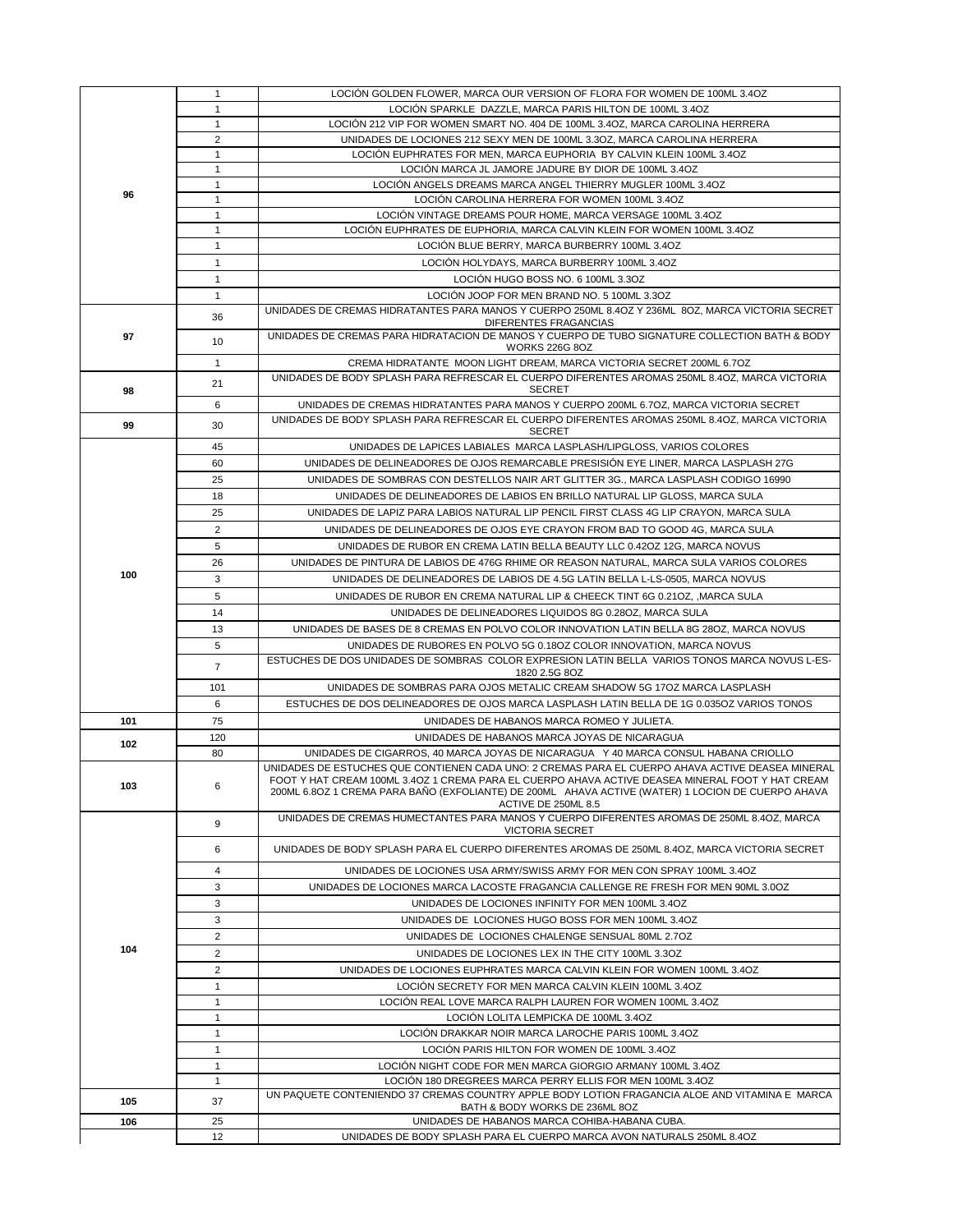|     | 3                              | UNIDADES DE LOCIONES EN CREMA PARA MANOS Y CUERPO MARCA AVON 250ML 8.4OZ                                                          |
|-----|--------------------------------|-----------------------------------------------------------------------------------------------------------------------------------|
| 107 | 3                              | UNIDADES DE CREMAS PARA USO DE NOCHE FOT WORK BEATIFUL MARCA AVON (CON MASCARILLA DE BARRO PARA                                   |
|     |                                | LOS PIES) MARCA AVON                                                                                                              |
|     | $\overline{2}$<br>$\mathbf{1}$ | UNIDADES DE BODY GEL MARCA AVON NATURALS 150ML 5OZ<br>COLONIA SMIPLY BECAUSE FOR YOU MARCA AVON                                   |
|     | $\mathbf{1}$                   | ESTUCHE CONTENIENDO RASPADOR PARA PIES, PIEDRA POME, LIMA PARA PIES,                                                              |
|     | 16                             | UNIDADES DE LOCIONES MARCA DAKAR FOR MEN GUY LAROCHE 100ML 3.4OZ                                                                  |
|     | $\overline{4}$                 | UNIDADES DE LOCIONES COOL ICE WOMAN 100ML 3.4OZ                                                                                   |
|     | $\overline{2}$                 | UNIDADES DE LOCIONES PARIS FASHION MARCA PARIS HILTON FOR MEN 100ML 3.4OZ                                                         |
|     | $\overline{2}$                 | UNIDADES DE LOCIONES MARCA LACOSTE L1.2.1.2 WHITE CASTLE POUR NOMME FOR MEN 100ML 3.4OZ                                           |
|     | $\overline{2}$                 | UNIDADES DE LOCIONES MARCA LACOSTE, ELEMENT FOR MEN 100ML 3.4OZ                                                                   |
| 108 | $\overline{2}$                 | UNIDADES DE LOCIONES MARCA DIESEL ONLY, EXPLOSION POWER FOR MEN 100ML 3.3OZ                                                       |
|     | $\overline{2}$                 | UNIDADES DE LOCIONES MARCA DESIRE COLLECTION, COOL WARE POUR FEMME 100ML 3.3OZ                                                    |
|     | 3                              | UNIDADES DE LOCIONES MARCA DAVID OFF. COOL ICE FOR MEN 100ML 3.3OZ                                                                |
|     | $\mathbf{1}$                   | LOCIÓN MARCA ANMANI CODE, NIGHT CODE FOR MEN 100ML 3.4OZ                                                                          |
|     | $\mathbf{1}$                   | LOCIÓN SWET CANDY FOR WOMEN 100ML 3.4OZ                                                                                           |
| 109 | $\mathbf{1}$<br>1              | LOCIÓN MARCA VICTORIA SECRET, LWEET HEART SEDUCTION FOREVER 100ML 3.4OZ                                                           |
|     | 3                              | CELULAR BLACK BERRY MARCA A+&T, USADO<br>UNIDADES DE LOCIONES MARCA LOLITA LEMPICKA, LUCKY LOLITA FOR WOMEN 100ML 3.4OZ           |
|     |                                |                                                                                                                                   |
|     | $\overline{2}$                 | UNIDADES DE LOCIONES MARCA CAROLINA HERRERA, UNA 212 SEXY MEN Y UNA 717 BODY MEN 100ML 3.4OZ                                      |
|     | $\overline{2}$                 | UNIDADES DE LOCIONES JUST LOVE FOR WOMAN NO.BY6077, 100ML 3.4OZ                                                                   |
| 110 | $\overline{2}$                 | UNIDADES DE LOCIONES MARCA PARIS HILTON, YOUCH YOU FOR FEMME 100ML 3.4OZ                                                          |
|     | $\overline{2}$                 | UNIDADES DE LOCIONES MARCA HUGO, DEEP GREEN FOR MEN 100ML 3.4OZ                                                                   |
|     | 1<br>$\mathbf{1}$              | LOCIÓN MARCA JLO, MIAMI DREAMS 100ML 3.3OZ<br>LOCIÓN MARCA AMAIS AMAIS, FLEUR DE FLEUR FOR WOMEN 100ML 3.4OZ                      |
|     | 1                              | LOCIÓN MARCA WHITE DIAMONDS, PURPLE CRYSTAL FOR WOMEN 100ML 3.4OZ                                                                 |
|     | $\mathbf{1}$                   | LOCIÓN MARCA KIM KARDASHIAN, KIMBERLY GOLD 100ML 3.4OZ                                                                            |
|     | 9                              | UNIDADES DE SPLASH PARA EL CUERPO MARCA VICTORIA SECRET VARIOS AROMAS 250ML 8.4OZ                                                 |
|     | 12                             | UNIDADES DE CREMAS HUMECTANTES PARA MANOS Y CUERPO BODY LOTION MARCA VICTORIA SECRET 250ML 8.4OZ                                  |
| 111 | 10                             | UNIDADES DE CREMAS HUMECTANTES PARA MANOS Y CUERPO BODY LOTION LUMINEUSE, MARCA VICTORIA SECRET<br>250ML 8.4OZ                    |
|     | 10                             | UNIDADES DE CREMAS ULTRA HIDRTANTES PARA MANOS Y CUERPO DE 200ML 6.7OZ MARCA VICTORIA SECRET                                      |
|     | 2                              | UNIDADES DE LOCIONES BEAUTY RUSH 250ML 8.4OZ                                                                                      |
|     |                                |                                                                                                                                   |
|     | 50                             | UNIDADES DE HABANOS, MARCA MONTECRISTO NO.3 HECHOS A MANO                                                                         |
|     | 125                            | UNIDADES DE HABANOS MARCA COHIBA, HECHOS A MANO                                                                                   |
| 112 | 25                             | UNIDADES DE HABANOS MARCA MONTECRISTO NO.2 HECHOS EN CUBA A MANO.                                                                 |
|     | 25                             | UNIDADES DE HABANOS MARCA COHIBA NO.2, HECHOS A MANO                                                                              |
|     | 25                             | UNIDADES DE HABANOS HECHOS A MANO, MARCA ROMEO Y JULIETA/PETIT CORONA.                                                            |
| 113 | 100                            | UNIDADES DE HABANOS HECHOS A MANO, MARCA MONTECRISTO NO. 4                                                                        |
|     | 50                             | UNIDADES DE HABANOS HECHOS A MANO, MARCA COHIBA.                                                                                  |
| 114 | 75<br>75                       | UNIDADES DE HABANOS HECHOS A MANO, MARCA HOYO DE MONTERREY NO.2.<br>UNIDADES DE HABANOS A MANO MARCA HUPMANN.                     |
|     | 50                             | UNIDADES DE HABANOS HECHOS A MANO, MARCA VEGAS ROBAINA                                                                            |
|     | 50                             | UNIDADES DE HABANOS HECHOS A MANO, MARCA PARTAGAS.                                                                                |
| 115 | 50                             | UNIDADES DE HABANOS HECHOS A MANO, MARCA ROMEO Y JULIETA.                                                                         |
|     | 25                             | UNIDADES DE HABANOS HECHOS A MANO, MARCA COHIBA                                                                                   |
|     | 25                             | UNIDADES DE HABANOS HECHOS A MANO, MARCA CABINET NO.2.                                                                            |
| 116 | 3                              | UNIDADES DE BOTELLAS DE TEQUILA MARCA 300 VARAS. DE 750ML. EDICIÓN ESPECIAL PARA ALIMENTOS.                                       |
| 117 | 50                             | UNIDADES DE HABANOS HECHOS A MANO, MARCA COHIBA NO.2                                                                              |
|     | 25                             | UNIDADES HABANOS HECHOS A MANO, MARCA COHIBA NO. 3                                                                                |
|     | 9                              | UNIDADES DE BODY SPLASH PARA EL CUERPO DIFERENTES AROMAS DE 250ML 8.4OZ, MARCA VICTORIA SECRET                                    |
| 118 | 5                              | UNIDADES DE SHAMPOO BODY WASH 250ML 8.4OZ MARCA VICTORIA SECRET                                                                   |
|     | 1                              | UNIDAD DE BODY GEL PARA EL CUERPO 180ML 6.1OZ MARCA VICTORIA SECRET                                                               |
|     | 6                              | UNIDADES DE CREMAS HUMECTANTES PARA MANOS Y CUERPO 250ML 8.4OZ MARCA VICTORIA SECRET                                              |
|     | 4                              | UNIDADES DE BODY LOTION HIDRATANTES PARA EL CUERPO 250ML 8.4OZ MARCA VICTORIA SECRET                                              |
|     | 4                              | UNIDADES DE BODY LOTION BEACH DREAM HIDRATANTES PARA EL CUERPO 250ML 8.4OZ MARCA VICTORIA SECRET                                  |
|     | 3                              | UNIDADES DE BODY LOTION HIDRATANTES PARA EL CUERPO 236ML 8OZ MARCA BATH & BODY WORKS                                              |
|     | 3                              | UNIDADES DE BODY SPLASH HIDRATANTES PARA EL CUERPO 250ML 8.4OZ MARCA VICTORIA SECRET                                              |
| 119 | 6                              | UNIDADES DE GEL SHOWER 88ML 3OZ MARCA BATH & BODY WORKS                                                                           |
|     | 1                              | UNIDAD DE GEL EXFOLIANTE SKIN MORNING BURST CLEAN & CLEAN MARCA JHONSON Y JHONSON 28G 1OZ                                         |
|     | $\overline{2}$                 | UNIDADES DE LOCIONES HIDRATANTES MARCA MANDORLA VISO 250ML 8.4OZ                                                                  |
|     | $\mathbf{1}$                   | UNIDAD DE GEL ANTIBACTERIAL MARCA BATH BODY WORKS 236ML 8OZ                                                                       |
|     | 1<br>1                         | UNIDAD DE CREMA ULTRA HIDRATANTE 200ML 6.7OZ MARCA VICTORIA SECRET<br>UNIDAD DE CREMA BODY WASH 236ML 8OZ MARCA BATH & BODY WORKS |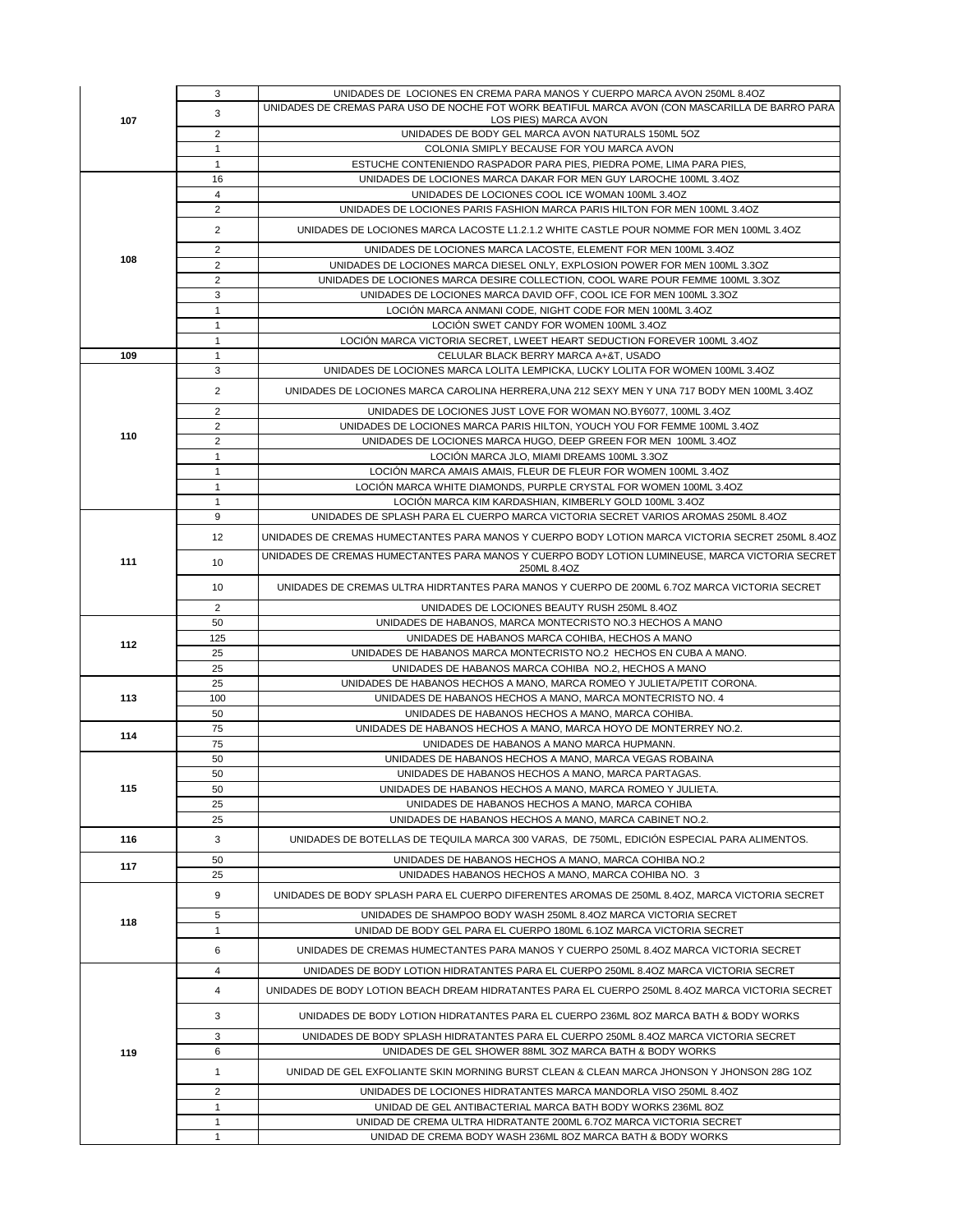| 120 | $\mathbf{1}$                     | UNA UNIDAD DE BOTELLA DE AGUA ARDIENTE MARCA QUETZALTECA ROSA DE JAMAICA 750ML 17G.L.                                                                                         |
|-----|----------------------------------|-------------------------------------------------------------------------------------------------------------------------------------------------------------------------------|
| 121 | $\mathbf{1}$                     | UNA UNIDAD DE BOTELLA DE AGUA ARDIENTE MARCA QUETZALTECA ROSA DE JAMAICA 750ML 17G.L.                                                                                         |
| 122 | $\mathbf{1}$                     | ESTUCHE QUE CONTIENE UNA LOCIÓN PARA BEBE Y UN OSITO DE PELUCHE PEQUENO SIN MARCA.                                                                                            |
| 123 | $\overline{2}$                   | UNIDADES DE BOTELLAS DE WISKY MARCA OLD PARR SUPERIOR 750ML                                                                                                                   |
|     | 6                                | UNIDADES DE LOCIONES MARCA OSCAR DE LA RENTA, VOLUPTÉ 100ML 3.3OZ                                                                                                             |
|     | 6                                | UNIDADES DE LOCIONES JOOP GO 100ML 3.3OZ                                                                                                                                      |
|     | 3                                | UNIDADES DE LOCIONES MARCA NAUTICA, VOYAGE FOR HER 100ML 3.4OZ                                                                                                                |
|     | 3                                | UNIDADES DE LOCIONES LOLITA LEMPICKA 100ML 3.4OZ                                                                                                                              |
|     | 3                                | UNIDADES DE LOCIONES MARCA NAUTICA, VOYAGE 7319 100ML 3.4OZ                                                                                                                   |
|     | 3                                | UNIDADES DE LOCIONES REALITIES FOR MEN 100ML 3.4OZ                                                                                                                            |
|     | 3                                | UNIDADES DE LOCIONES MARCA AZZARO FOR WOMEN VISIT 75ML 2.8OZ                                                                                                                  |
|     | 3                                | UNIDADES DE LOCIONES LOLITA LEMPICKA 7D318, 80ML 2.7OZ                                                                                                                        |
|     | $\overline{2}$                   | UNIDADES DE LOCIONES MARCA AZZARO, TWIN FOR WOMEN 80ML 2.7OZ                                                                                                                  |
|     | $\overline{2}$                   | UNIDADES DE LOCIONES MARCA JLO, GLOW 100ML 3.4OZ                                                                                                                              |
|     | $\overline{2}$                   | UNIDADES DE LOCIONES JOOP JUMP 63352.1, 100ML 3.4OZ                                                                                                                           |
|     | 2                                | UNIDADES DE LOCIONES MARCA CAROLINA HERRERA, CAROLINA 50ML 1.7OZ                                                                                                              |
|     | $\overline{2}$                   | UNIDADES DE LOCIONES MARCA CAROLINA HERRERA, CHIC FOR MEN 100ML 3.4OZ                                                                                                         |
|     | $\overline{2}$                   | UNIDADES DE LOCIONES MARCA AZZARO, TWIN MEN 80ML 2.7OZ                                                                                                                        |
|     | $\overline{2}$                   | UNIDADES DE LOCIONES MARCA SWISS ARMY, MOUNTAIN WATER 100ML 3.4OZ                                                                                                             |
| 124 | $\overline{2}$                   | UNIDADES DE LOCIONES MARCA ESCALA, SUNSET HEAT FOR MEN 100ML 3.3OZ                                                                                                            |
|     | $\overline{2}$<br>$\overline{2}$ | UNIDADES DE LOCIONES MARCA CAROLINA HERRERA, 212 MEN ON ICE 100ML 3.4OZ<br>UNIDADES DE LOCIONES HUGO BOSS FOR WOMEN 75ML 2.5OZ                                                |
|     | $\overline{2}$                   | UNIDADES DE LOCIONES 212 FOR MEN 100ML 3.4OZ                                                                                                                                  |
|     | $\overline{2}$                   | UNIDADES DE LOCIONES HUGO BOSS 90ML 3OZ                                                                                                                                       |
|     | $\overline{2}$                   | UNIDADES DE LOCIONES RALPH ROCKS LAUREN 100ML 3.4OZ                                                                                                                           |
|     | $\overline{2}$                   | UNIDADES DE LOCIONES NOA PERLE, CACHAREL 100ML 3.4OZ                                                                                                                          |
|     | $\overline{2}$                   | UNIDADES DE LOCIONES TRULY SWISS 100ML 3.4OZ                                                                                                                                  |
|     | $\overline{2}$                   | UNIDADES DE LOCIONES TOMMY GIRL 100ML 3.4OZ                                                                                                                                   |
|     | $\mathbf{1}$                     | UNIDAD DE LOCIÓN CHHC, CAROLINA HERRERA 100ML 3.4OZ                                                                                                                           |
|     | $\mathbf{1}$                     | UNIDAD DE LOCIÓN CHROME AZZARO 100ML 3.4OZ                                                                                                                                    |
|     | $\overline{2}$                   | UNIDADES DE LOCIONES LACOSTE 90ML 3OZ                                                                                                                                         |
|     | $\mathbf{1}$                     | UNIDAD DE LOCIÓN BVLGARI 65ML 2.20Z                                                                                                                                           |
|     | $\overline{2}$                   | UNIDADES DE LOCIONES SWISS ARMY 100ML 3.4OZ                                                                                                                                   |
|     | $\mathbf{1}$                     | UNIDAD DE LOCIÓN LOLITA LEMPICKA 100ML 3.4OZ                                                                                                                                  |
|     | $\mathbf{1}$                     | UNIDAD DE LOCIÓN RALPH LAUREN 100ML 3.4OZ                                                                                                                                     |
|     | 3.5                              | KGS DE ROPA USADA                                                                                                                                                             |
| 125 | $\overline{7}$                   | UNIDADES DE FRAZADAS DE LANA, MARCA NORTH END 1.80MTS X1.10MTS NUEVAS<br>PARES DE LENTES GRADUADOS 2.25, 2.75, 3.50, 1.50 Y 1.75 DIFERENTES MARCAS CON SUS ESTUCHES PLASTICOS |
|     | 144                              | PARA LENTES Y CINTAS PARA COLOCAR EN LOS LENTES                                                                                                                               |
| 126 | 40                               | UNIDADES DE ADORNOS PARA CINCHOS DE MUJER DISTINTAS FORMAS, ESTILOS Y TAMAÑOS, PLASTICOS, SIN<br>MARCA                                                                        |
|     |                                  | VALIJA RECUBIERTA DE PLASTICO IMPERMIABLE, MEDIDAS 28"X18.5"X11.5" (+2.5") CAPACIDAD DE 9.5 LIB, MARCA                                                                        |
|     |                                  |                                                                                                                                                                               |
| 127 | $\mathbf{1}$                     | LONDON FOG WINDSOR LITES 360° COLLECTION 7580-35E                                                                                                                             |
| 128 | $\mathbf{1}$                     | MAQUINA, BANDA LIJADORA, MARCA MAKITA, MODELO 9903, SERIE 102235, 120 VOL. MEDIDAS 3"X21" 1 ROLLO DE LIJA                                                                     |
| 129 | $\mathbf{1}$                     | DE 3"X21", MARCA BOCH<br>MALETA, MARCA DELSEY 29"X20"X12" (+2") Y 50LIB. COLOR CAFÉ                                                                                           |
|     |                                  |                                                                                                                                                                               |
|     | 19                               | UNIDADES DE CREMAS BODY LOTION HIDRATANTES PARA MANOS Y CUERPO 250ML 8.4OZ MARCA VICTORIA SECRET                                                                              |
|     | 2                                | UNIDADES DE CREMAS EN TUBO LUMINOS LOTION PERFECT BODY 150ML 5OZ MARCA VICTORIA SECRET                                                                                        |
|     | 20                               | UNIDADES DE CREMAS EN TUBO CORPORALES LUMINOS AS TOUCH 200ML 6.7OZ MARCA VICTORIA SECRET                                                                                      |
| 130 | 21                               | UNIDADES DE BODY SPLASH REFRESCANTE PARA EL CUERPO VARIAS FRAGANCIAS 250ML 8.4OZ, MARCA VICTORIA<br>SECRET                                                                    |
|     | 3                                | UNIDADES DE CREMAS EN TARRO BODY SOUFFLE 2154C3B1, 185G 6.5OZ MARCA VICTORIA SECRET                                                                                           |
|     | $\mathbf{1}$                     | LOCIÓN PURE NAUTICA REF 233-9100, 100ML 3.4OZ                                                                                                                                 |
|     | 3                                | KILOS DE CAMISAS A CUADROS MANGA CORTA PARA ÑIÑOS Y JUVENILES, PLACE EST. 1989 FINES QUALITY, MARCA                                                                           |
| 131 | 0.5                              | THE CHILDREN PLACE, NUEVAS<br>KGS. DE PIEDRA PARA ACUARIO                                                                                                                     |
|     | 41                               | UNIDADES DE MONEDAS ANTIGUAS (PESETAS) DE DIFERENTES DENOMINACIONES Y AÑOS:                                                                                                   |
|     | 4                                | MONEDAS DENOMINACION (100 PESETAS), AÑO 1988, 2000, 1995 Y 2001                                                                                                               |
|     | 8                                | MONEDA DENOMIDACION (1 PESETA), AÑO 1966, 1963, 1975, 1980, 1988, 1944 Y (2) DE 1960                                                                                          |
|     | 10                               | MONEDAS DENOMINACION (5 PESETAS), AÑO 1957, 1984, 1980, (2) DE 1995, 1997, 1999, 1998, 1994 Y 1996                                                                            |
|     | 8                                | MONEDAS DENOMINADAS (25 PESETAS PERFORADAS), AÑO 1982, 1990, 1993, 1995, 1996, 1997, 1998 Y 1999                                                                              |
| 132 | 4                                | MONEDAS DENOMINADAS (10 CENTAVOS DE PESETA PERFORADAS), AÑO 1945 Y (3) DE 1959                                                                                                |
|     | $\overline{2}$                   | MONEDAS DENOMINACION (50 CTVOS DE PESETA PERFORADAS), AÑO 1966 Y 1949                                                                                                         |
|     | $\overline{2}$                   | MONEDAS DENOMINACION (10 PESETAS), 1997 Y 1982                                                                                                                                |
|     | $\mathbf{1}$                     | MONEDA DENOMINACION (5 CTVOS) DE PECETA AÑO 1946                                                                                                                              |
|     | $\mathbf{1}$                     | MONEDA DENOMINACION (2.50 PECETAS) AÑO 1953                                                                                                                                   |
| 133 | $\mathbf{1}$<br>$\mathbf{1}$     | MONEDA DENOMINACION (50 PECETAS) AÑO 1998<br>LAMPARA PARA SECAR UÑAS PINTADAS MARCA CND, MODELO 08200, COLOR BLANCO                                                           |